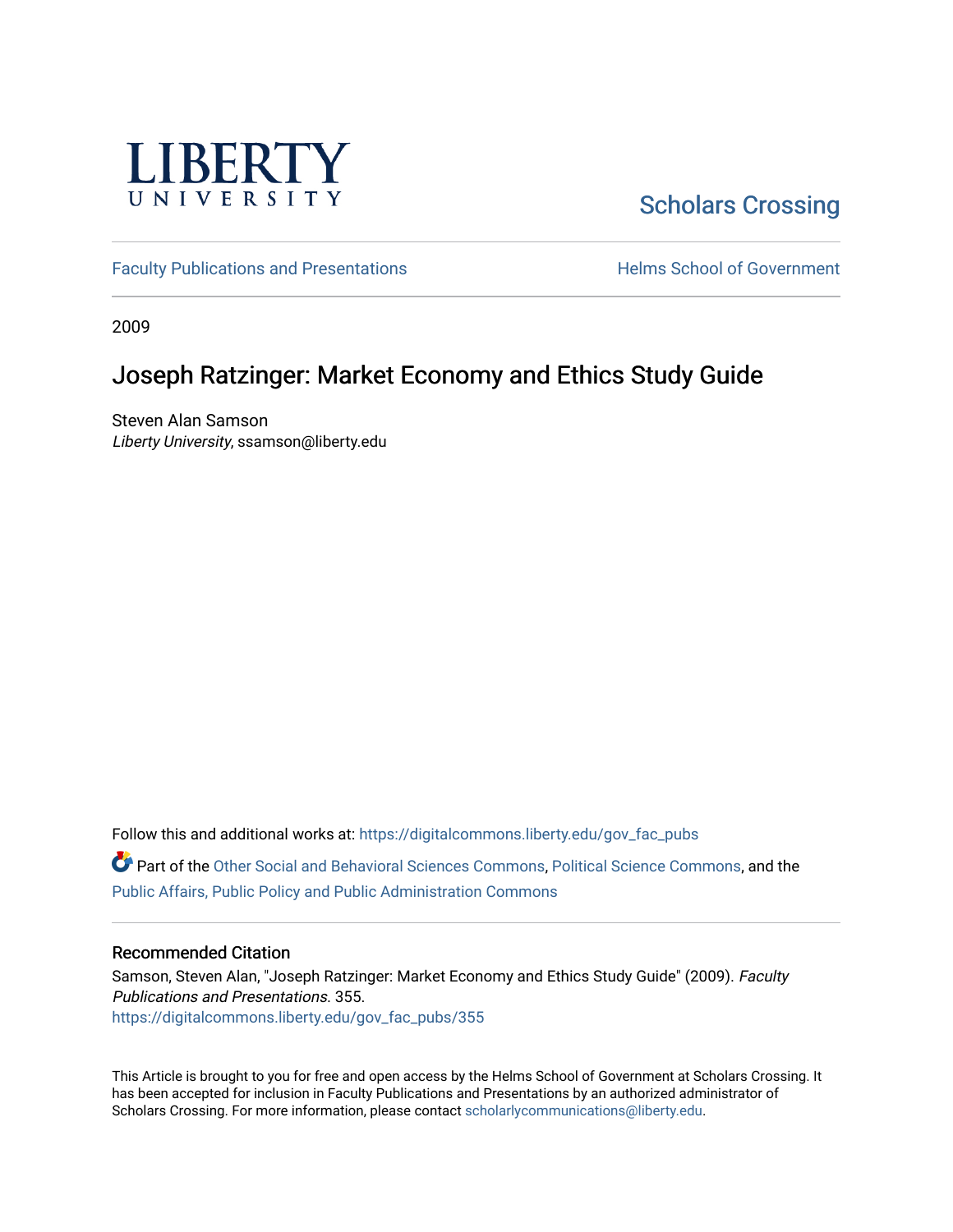# **JOSEPH RATZINGER: MARKET ECONOMY AND ETHICS STUDY GUIDE, 2009 Steven Alan Samson**

http://www.acton.org/publications/occasionalpapers/publicat\_occasionalpapers\_ratzinger.php?view=print

### **Outline**

#### A. CHURCH AND ECONOMY: RESPONSIBILITY FOR THE FUTURE OF THE WORLD ECONOMY

- 1. Economic Inequality Between Northern and Southern Hemispheres
	- a. Increasing misery in the world
	- b. Need for moral impulses as well as new ideas
- 2. Question of What the Church and the Economy Should Have to Do with Each Other
	- a. First Tension: **Classical Economic Theory**: Adam Smith's idea that the market is incompatible with ethics
		- 1) Post-Vatican II Objection: Autonomy of Specialized Realms Must Be Respected
			- a) **Adam Smith**
			- b) Efficiency vs. Morality
		- 2). Limitations of This Theory
			- a) First presupposition: determinism<br>b) Second presupposition: the suppo
			- Second presupposition: the supposed goodness of the natural laws of the market
		- 3) Peter Koslowski's qualifier: the market is also determined by men<br>4) Role of spiritual powers in the market [cf. James Madison on cons
		- Role of spiritual powers in the market [cf. James Madison on conscience
	- As the most sacred property]<br>b. Second Tension: **The Free Play of th**  b. Second Tension: **The Free Play of the Market Is Endangered by the Inherent Inequality of Various Individual Economic Zones** 
		- 1) Development projects have failed
		- 2) Market Economy Has Been Condemned as **Institutionalized Sin and Injustice** [cf. liberation theologians and evangelical left]
		- 3) Contrasting Presuppositions
- 3. Marxist World
	- a. The Marxist Centrally Administered Economy is a Radical Antithesis to the Market Economy
		- 1) "**Salvation** is expected because there is no private control of the means of production," *etc*.
	- b. Deeper Common Philosophical Assumptions It Shares with Capitalism
		- 1) Determinism (Werner Sombart's thesis): Ethics is thus reduced to the philosophy of history, which is reduced to strategy (a **utilitarian** thesis). Imperative: the laws of historical progress should not be resisted.
		- 2) Renunciation of ethics as an independent entity; religion is seen as an obstacle to progress
		- 3) Marxist eschatology: The Church must be overcome; it contributes nothing positive of its own
	- c. Apotheosis of the central administration
- 4. **Protestant Ethic** Thesis
	- a. Theodore Roosevelt and Nelson Rockefeller Wished to Replace Catholics with Protestants in Latin America
	- a. **Max Weber**: inner connection between capitalism and Calvinism
	- b. Liberal capitalism is not the salvation of the world
	- c. What is needed: self-criticism within the Christian confessions